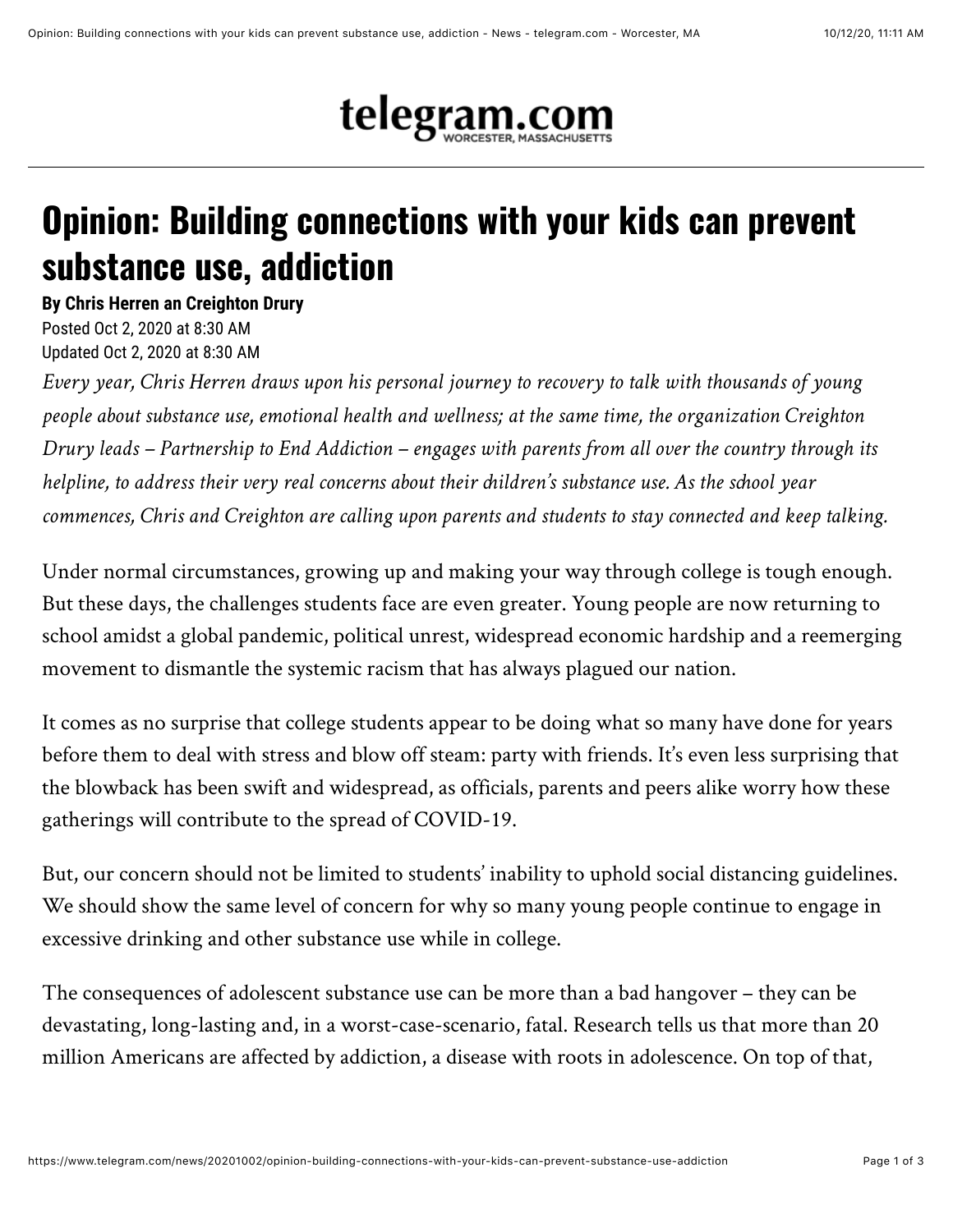more than 9 in 10 people with substance use disorder began using one or more substances before the age of 21. Each year, more than 150,000 people die from overdose and/or alcohol-related deaths. Yet, we also know for a fact that addiction is preventable.

One of the keys to preventing addiction is ensuring strong, loving connection. For parents, maintaining a strong connection with your child may feel exceptionally challenging right now, in no small part because of the pandemic. Yet, we know young people who have a close relationship with a parent – one characterized by warmth, trust, open communication and emotional support – are at significantly reduced risk of substance use.

So are those who feel a strong attachment to their school or have adult mentors in their lives looking out for them; people they feel comfortable turning to, when in need. As college basketball players, we found important mentors in our basketball coaches and team leaders. Indeed, meaningful bonds shared with compassionate and supportive parents, other adults and friends is the most powerful buffer to the countless influences in a young person's life that can steer them toward substance misuse and other unhealthy behaviors.

So as students settle into their new routines and classes amid COVID-19, don't just focus on pointing out the rules being violated and what your student is doing wrong. Try to understand their stress, anxiety and the perfectly normal need to socialize. Prioritize helping your student understand and address these feelings through healthier means. Let them know it is okay to speak with someone about the stress they are feeling, and the reasons why they might be feeling a bit more inclined to risk losing all they have worked to attend a party and use a substance.

Parents can help their children navigate stressful situations by asking their children meaningful questions. Don't just ask how many people they're spending time with. Ask how they're spending that time. Ask if they're fostering relationships that support them emotionally, as well as socially.

Encourage them to make choices that help protect their mental health and wellbeing, in addition to their physical health. And ask about substance use. Ask them "Why?" Why do you feel the need to use alcohol or drugs? Not to shame or punish them, but to ensure you're uncovering "the why" and supporting them with the education, compassion and empathy they need.